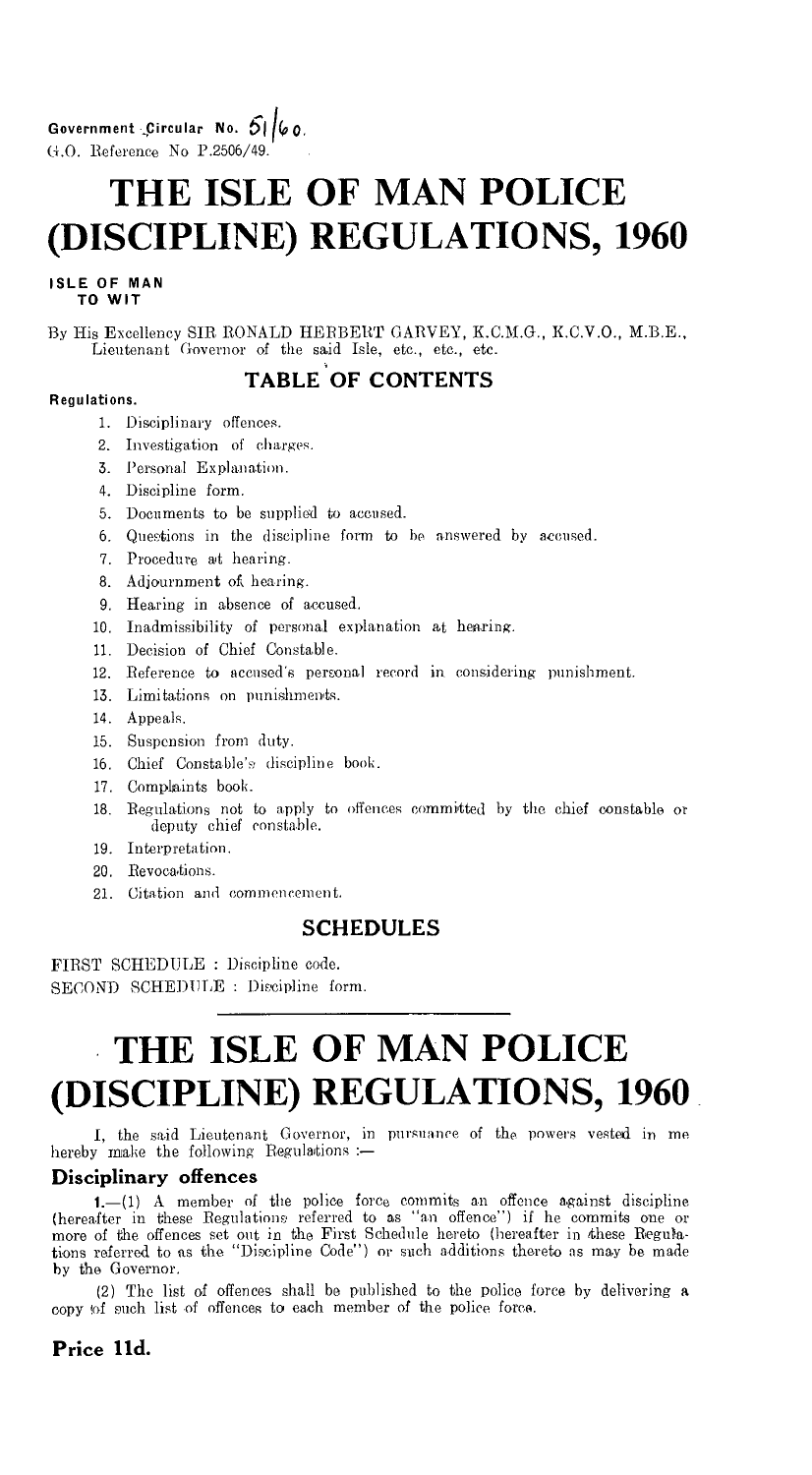#### **Investigation of charges**

2.—(1) Where a report or allegation is received from which it appears that a member of the police force may have committed an offence, the matter shall be referred to an investigating officer except in cases in which the Chief Constable decides that no disciplinary proceedings under these Regulations need be taken.

(2) The investigating officer shall be an Inspector who is a member of the Police Force other than the Deputy Chief Constable.

#### **Personal explanation**

3.—The investigating officer shall, as soon as possible, inform the member of the police force in writing of the report or allegation and give him a written notice informing him that he is not obliged to say anything concerning the matter, but that he may, if he so desires, make a written or oral statement to the investigating officer or to the Chief Constable concerning the matter.

#### **Discipline form**

4.—(1) The Chief Constable, after considering the report of the investigating officer and any statement made under Regulation 3 of there Regulations, shall decide whether the member of the police force shall be charged with an offence and, if he decides that the member shall be so charged, he shall, as soon as possible, cause to be entered on a, discipline form the offence with which the member is charged and such particulars as will leave the member in no doubt as to the precise nature of the alleged offence.

(2) A discipline form shall be in the form set out in the Second Schedule hereto or in a form to the like effect.

### **Documents to be supplied to accused**

5.—Where a member of the police force is charged with an offence, he shall, as soon as possible

- (a) be given any written statement he may have made under Regulation 3 of these Regulations and all written copies or accounts of any statement made by him under that Regulation
- (b) be supplied with—
	- (i) a copy of the discipline form ;
	- (ii) a copy of the report or allegation on which the charge is founded, and any reports thereon notwithstanding that they may he confidential ;
	- (iii) a copy of any statement relating to the charge made by any witness to be called in support of the charge, together with the witness's name and address ;
	- (iv) a copy of any statement relating to the charge made by any person, other than a witness to be called in support of the charge, to the investigating officer or to anybody on his behalf together with the person's name and address.

#### **Questions in the discipline form to be answered by accused**

6.—(1) The accused shall be invited to state in writing on the discipline form whether he admits or denies the charge.

(2) The accused shall be invited to state in writing on the discipline form the names and addresses of any witnesses to relevant facts whose attendance at the bearing of the case he wishes the Chief Constable to take steps to secure.

(3) Any such witness who is a member of a police force shall be ordered to attend at the hearing of the case and any other such witness shall be given due notice that his attendance is desired and of the time and place of the hearing.

#### **Procedure at hearing**

7.—(1) The accused shall be ordered to appear at the hearing of the case.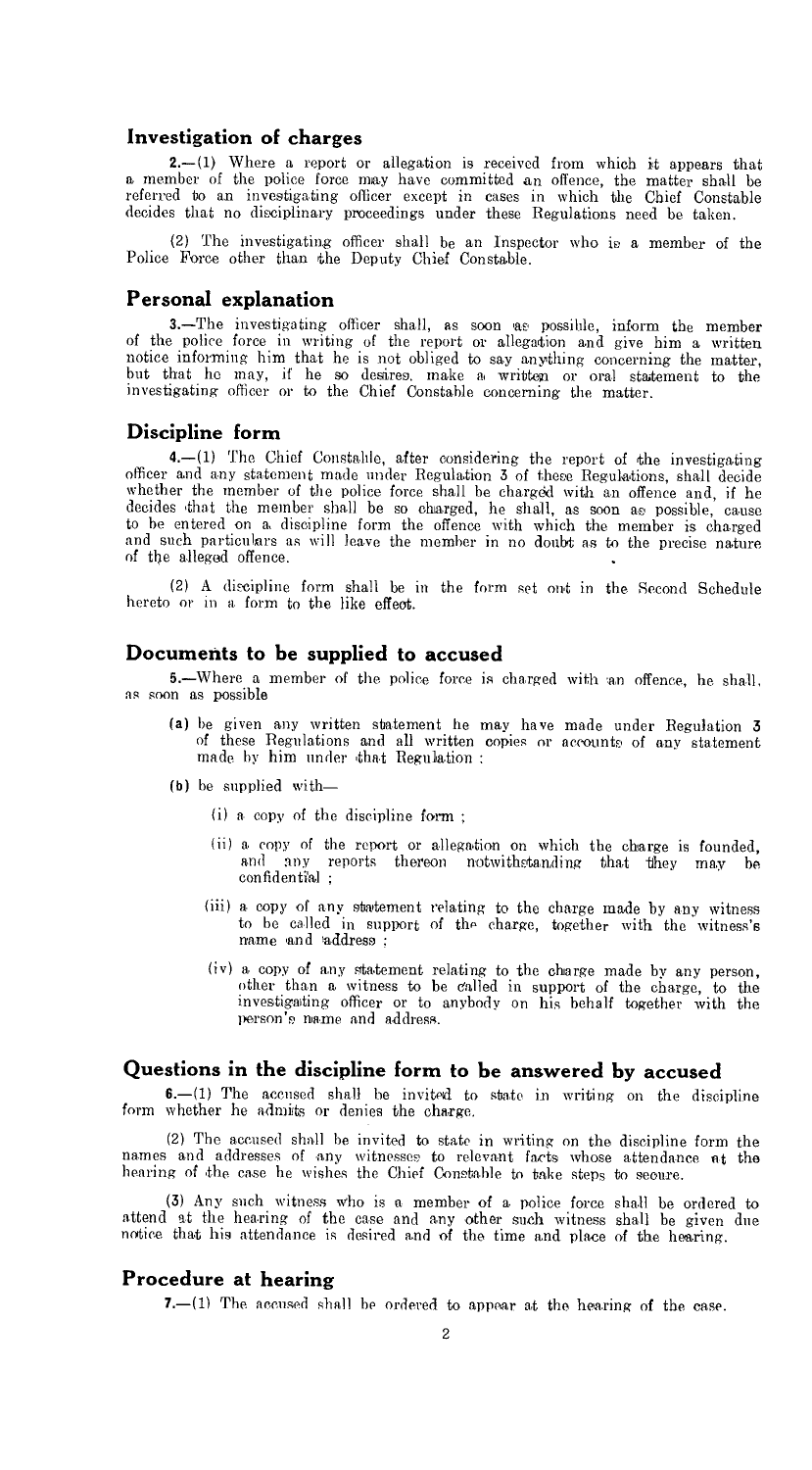(2) The Chief Constable shall hear the case.

(3) The case against the accused shall be presented by a member of the police force other than the Chief Constable or Deputy Chief Constable.

(4) If the accused does not admit the charge, the hearing shall proceed as though he denied the charge.

(5) Before the case against the accused is presented, the accused may submit that the facts alleged in the charge are not such as to constitute the offence with which he is charged and the Chief Constable if he upholds that submission shall dismiss the charge to which the submission rebates.

(6) The accused may conduct his defence either in person or by a member of the Isle of Man police force or of any police force in the United Kingdom :

Provided that if the accused is represented by a member of the police force, the accused, as well as his representative, may cross-examine the witnesses called in support of the case against him.

#### **Adjournment of hearing**

**8.—The** hearing of any case may be adjourned from time to time as may appear necessary for due hearing of the case.

## **Hearing in absence of accused**

**9.—(1)** if the accused does not attend the hearing of the case, the hearing may be proceeded with and concluded in his absence :

Provided that—

- (i) if the accused is detained in pursuance of the sentence of a court in a prison or other institution to which the Prison Acts apply, and desires to make representations in person at the hearing, no decision shall be made until the accused has been enabled to make such representations ;
- (ii) if good reason is given to the Chief Constable by, or on behalf of, the accused why the accused is unable to attend the hearing, other than that the accused is detained as aforesaid, the hearing shall be postponed or adjourned, as the case may be.

(2) Where, owing to the absence of the accused, it is impossible to comply with the procedure described in Regulations 3, 5 and 6 and paragraph (1) of Regulation 7 of these Regulations, that procedure shall be dispensed with.

#### **Inadmissibility of personal explanation at hearing**

**10.—A** statement by a member of a police force\_ under Regulation 3 of these Regulations and any oral or written account or copy of any such statement shall not be admissible at any hearing unless the statement or account or copy thereof is put in evidence at the hearing by the member.

#### **Decision of Chief Constable**

**11.—(1)** The decision of the Chief Constable shall be either to dismiss the case or to impose one of the following punishments, namely :-

- (a) dismissal
- (b) requirement to resign either forthwith or on such date as may be specified in the decision as an alternative to dismissal :
- (c) reduction in rank ;
- (d) reduction in the accused's rate of pay for such period, not exceeding twelve months, as shall be specified in the decision ;
- (e) fine ,
- (f) reprimand :
- (g) caution.

(2) As soon as possible after the hearing the decision of the Chief Constable shall be recorded on the discipline form and notified to the accused.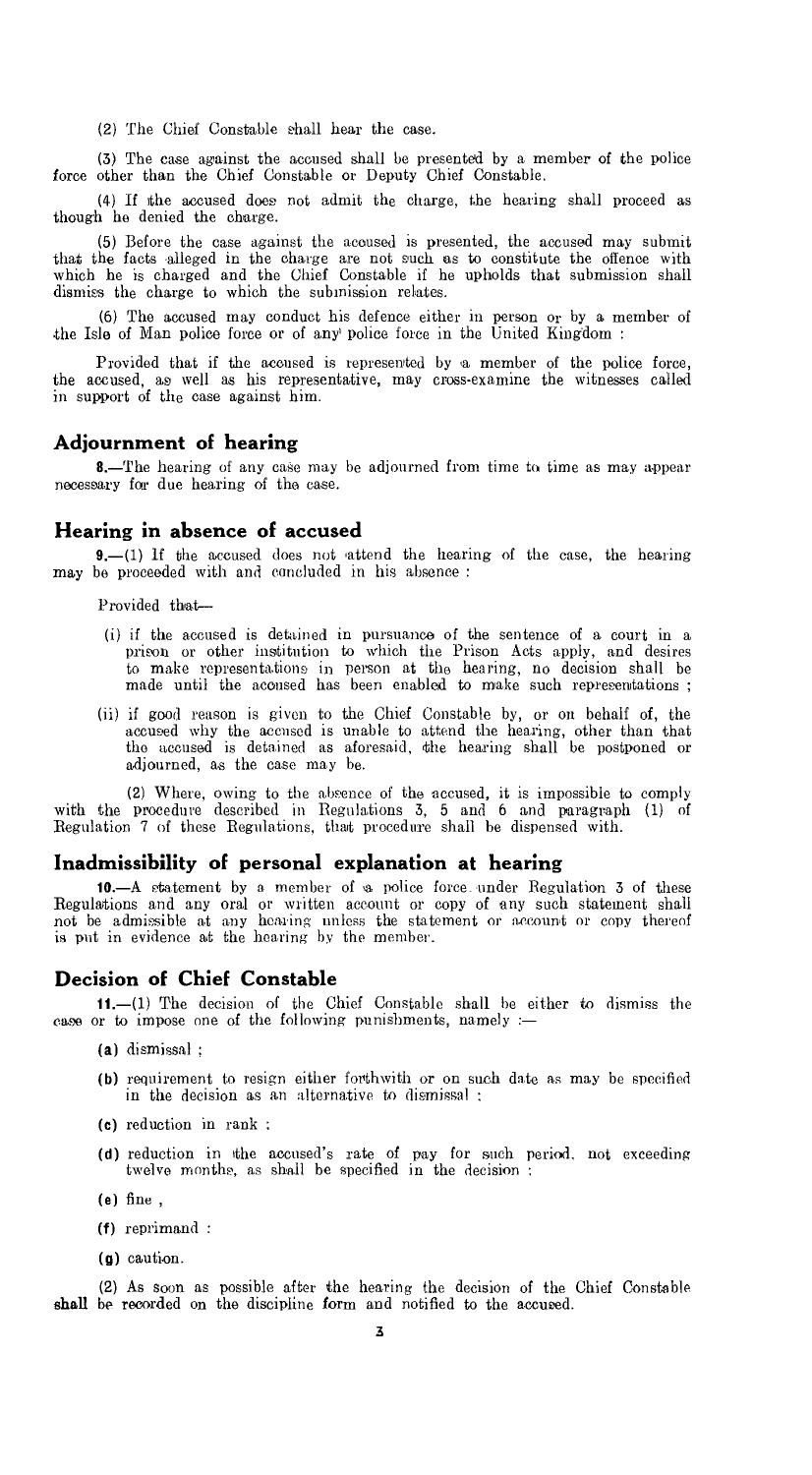Provided that no punishment imposed by the Chief Constable other than a caution, shall have effect unless and until it is confirmed by the Governor.

(3) Subject to the provisions of paragraph (2) of regulation 14 of these regulations, any punishment imposed by the Chief Constable which requires confirmation by the Governor may be confirmed with a reduction in the punishment.

(4) The decision of the Governor either under this regulation or under regulation 14 shall as soon as possible be recorded on the discipline form and notified to the accused.

## **Reference to accused's personal record in considering punishment**

**12.—In** considering which punishment should be imposed, if any charge is found to be proved, regard shall be had to the accused's record of police service as shown on his personal record.

#### **Limitations on punishments**

**13.**—(1) The punishment of a reduction in the accused's rate of pay or of a. fine ehall not be imposed for the offence set out in paragraph **17** of the Discipline Code.

(2) The punishment of a reduction in the accused's rate of pay shall not be such as to reduce the accused's rate of pay below the minimum of the scale of pay for his rank in the police force.

(3) A fine imposed in respect of any one offence shall not continue after the expiration of thirteen weeks from the date on which the imposition of the punishment takes effect and the amount of any fines (whether in respect of one or more offences) shall not exceed in the aggregate in any week one-seventh of the weekly pay of the accused except in the event of the accused leaving the police force when the whole amount of any fine then unpaid may he deducted from any pay then due.

#### **Appeals**

14.—1) The accused may, within seven days of the notification to him of the decision of the Chief Constable to impose a punishment other than a caution, appeal to the Governor by giving notice in writing to that effect to Constable, and no decision shall he confirmed by the Governor until the expiration of the said seven days.

(2) After considering such an appeal the decision of the Governor shall be either to allow the appeal or to confirm the punishment imposed by the Chief Constable with or without an increase or reduction in the punishment.

(3) If, in any case, the Governor requires further information to enable him to make a decision, he may at his discretion appoint a tribunal to take evidence and report to him.

#### **Suspension from duty**

**15.—(1)** Where a report or allegation is received from which it appears that a member of the police force, may have committed an offence against discipline or a criminal offence, the Chief Constable may suspend that member from duty until such time as either :—

- (a) it is decided that the member shall not be charged with an offence against discipline, or
- (b) the disciplinary proceedings referred to in these Regulations are concluded :

Provided that the Chief Constable may delegate the power of suspension from duty conferred by this paragraph to the Deputy Chief Constable.

(2) A member of the police force suspended from duty shall, in respect of the period of suspension from duty, be paid a suspension allowance at such rate not less than half and not exceeding two-thirds of his pay as the Chief Constable may determine :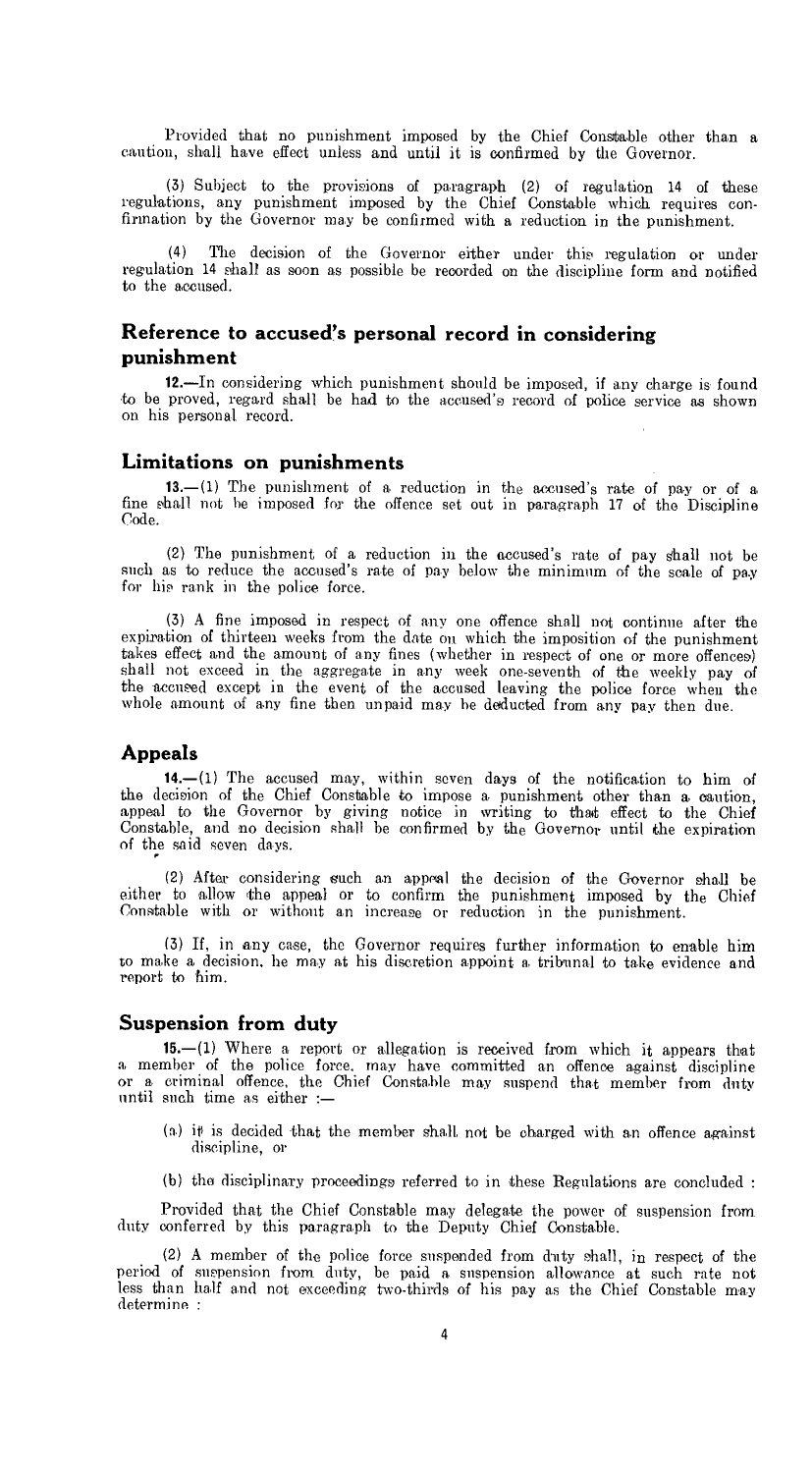Provided that in the case of a member who—

- (i) is detained in pursuance of the sentence of a court in a prison or other institution to which the Prison Acts apply, or is in custody (whether in prison or elsewhere) between conviction by a court and sentence, no suspension allowance shall be payable in respect of any such period in detention or custody ;
- (ii) has absented himself from duty and whose whereabouts are unknown to the Chief Constable, no suspension allowance shall be payable in respect of the period during which his whereabouts are unknown to the Chief Constable unless the Chief Constable so directs.

(3) A member of the police force suspended from duty shall not, in respect of the period of suspension from duty, be entitled to pay or to any allowance by virtue of the Isle of Man Police Regulations then in force, except a rent allowance, supplementary rent allowance, or compensatory grant.

(4) (a) A member of the police force who having been suspended from duty returns to duty shall receive, as from the date of his suspension from duty, the pay and allowances to which he would have been entitled by virtue of the Isle of Man Police Regulations then in force, but for his suspension from duty, if—

- (i) it has been decided that he shall not be charged with an offence against discipline, or
- (ii) he has been so charged and all the charges have been dismissed, or
- (iii) he has been so charged and has been punished by a. reduction in his rate of pay, fine, reprimand or caution, unless the Chief Constable directs that he shall not receive the said pay and allowances.

(b) From the said pay and allowances there shall be deducted any amount paid to him under this Regulation.

#### **Chief Constable's discipline book**

**16.—There** shall be kept in the office of the Chief Constable a discipline book in which shall be entered every charge made against a member of the police force, together with the decision of the Chief Constable thereon and a. record of the decision in any further disciplinary proceedings in connection therewith.

#### **Complaints book**

**17.—There** shall he kept in Headquarters Office a complaints book in which shall be entered every report or allegation from which it appears that a member of the police force may have committed an offence, together with an account of the action taken in connection therewith.

## **Regulations not to apply to offences committed by the Chief Constable or Deputy Chief Constable**

**18.—These.** Regulations shall not apply to offences committed by the Chief Constable or Deputy Chief Constable.

#### **Interpretation**

**19.—(1)** The Interpretation Act, 1949, shall apply to the interpretation of these Regulations as it applies to the interpretation of an Act of Tynwald.

(2) In these Regulations the expression "police force" means the Isle of Man Constabulary.

(3) In these Regulations the expression "chief constable" includes the Deputy Chief Constable and also any Inspector of police carrying out any duties under these Regulations deputed to him by the chief constable or deputy chief constable.

#### **Revocations**

20.-(1) The Isle of Man Police (Discipline) Regulations, 1953 are hereby revoked.

(2) The said Regulations shall, notwithstanding anything in these Regulations, continue to apply in respect of proceedings for an offence against discipline which, before the date on which these Regulations come into operation, have been initiated but not completed, as though these Regulations had not been made.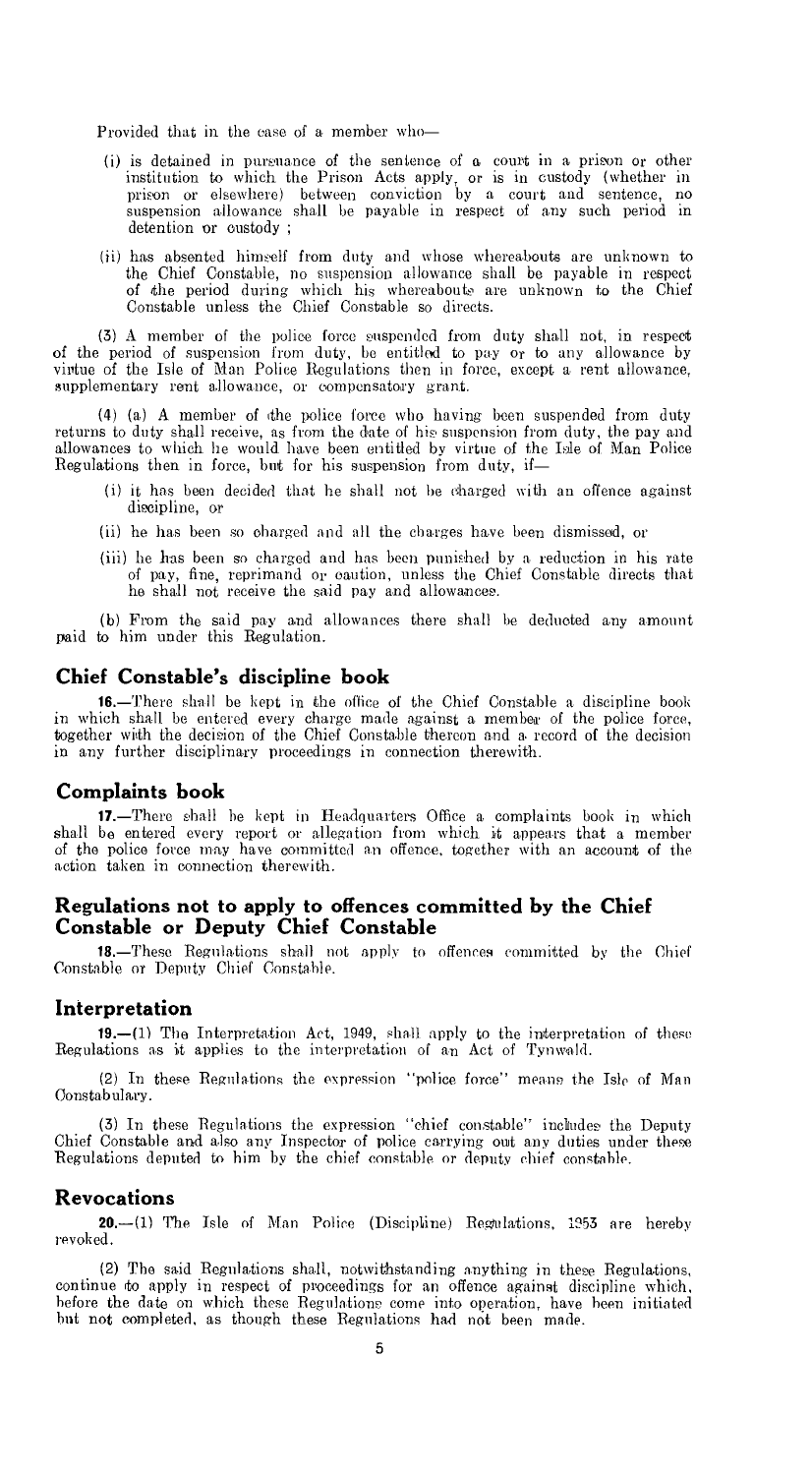(3) Any punishment imposed under the Regulations revoked by these Regulations shall be deemed to have been imposed under these Regulations.

#### **Citation and commencement**

21.—(1) These Regulations may be cited as the Isle of Man Police (Discipline) Regulations, 1960.

(2) These Regulations shall come into operation on the 1st day of March, 1960.

GIVEN under my hand this 29th day of August, 1960.

R. H. GARVEY,

Lieutenant Governor.

# **Regulation 1 FIRST SCHEDULE**  DISCIPLINE CODE

1. Discreditable conduct, that is to say, if a member of a police force acts in a disorderly manner or any manner prejudicial to discipline or reasonably likely to bring discredit on the reputation of the force or of the police service.

2. Insubordinate or oppressive conduct, that is to say, if a member of a police force—

- (a) is insubordinate by word, act or demeanour, or
- (b) is guilty of oppressive or tyrannical conduct towards an inferior in rank, or
- (c) uses obscene, abusive or insulting language to any other member of the force, or
- (d) wilfully or negligently makes any false complaint or statement against any member of the force, or
- (e) assaults any other member of the force, or
- (f) improperly withholds any report or allegation against any member of the force.

3. Disobedience to orders, that is to say, if a member of a police force disobeys or without good and sufficient cause omits or neglects to carry out any lawful order, written or otherwise, or contravenes any requirement of the Third Schedule to the Isle of Man Police Regulations, 1953.

- 4. Neglect of duty, that is to say, if a member of a police force—
- (a) neglects, or without good and sufficient cause omits, promptly and diligently to attend to or carry out anything which is his duty as a constable, or
- (b) idles or gossips while on duty, or
- (c) fails to work his beat in accordance with orders, or leaves his beat, point or other place of duty to which he has been ordered, without due permission or sufficient cause, or
- (d) by carelessness or neglect permits a prisoner to escape, or -
- (e) fails, when knowing where any offender is to be found, to report the same or to make due exertions for making him amenable to justice, or
- (f) fails to report -any matter which it is his duty to report, or
- (g) fails to report anything which he knows concerning a criminal charge, or fails to disclose any evidence which he, or any person within his knowledge, can give for or against any prisoner or defendant to a criminal charge, or
- (h) omits to make any necessary entry in any official document or book, or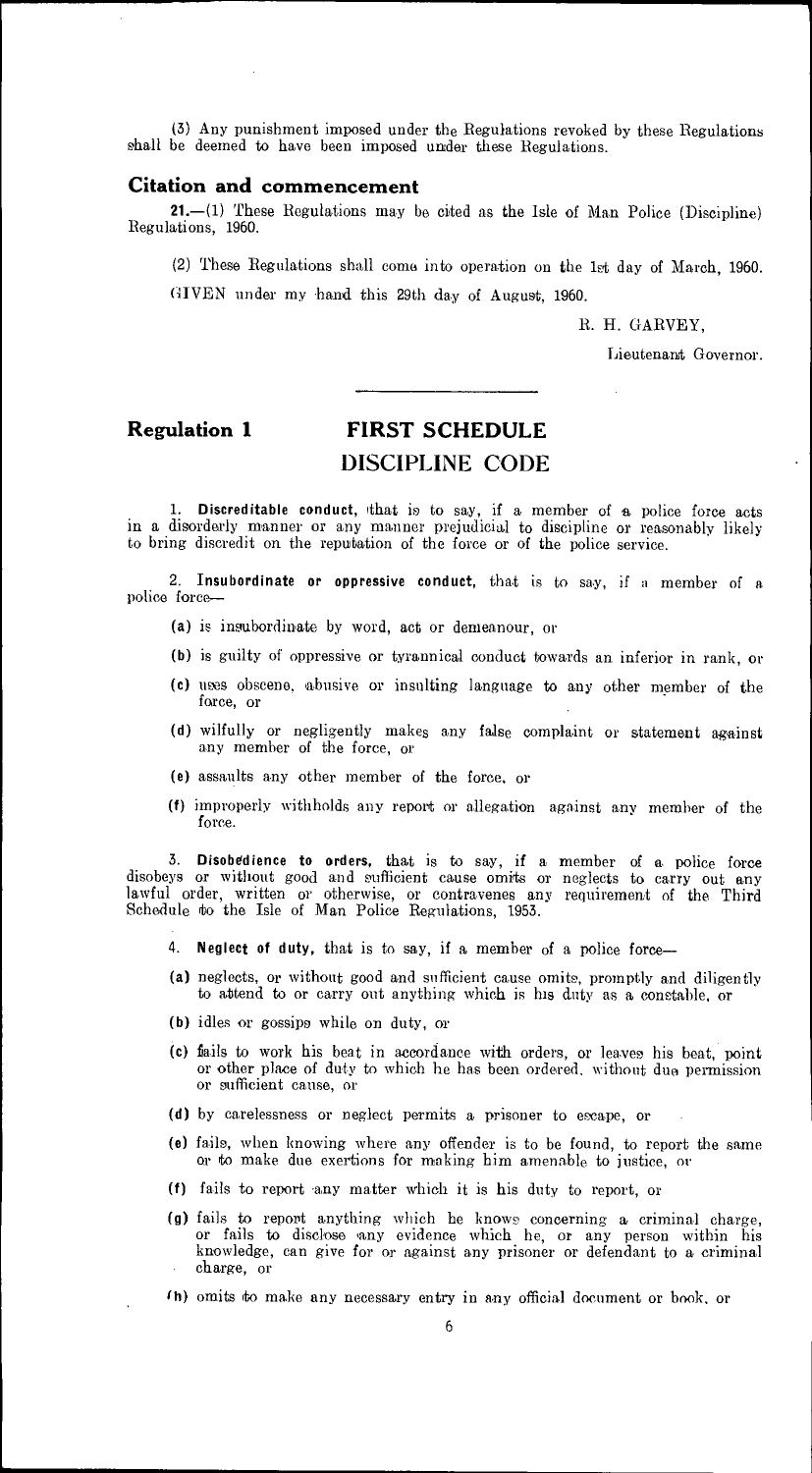- (i) neglects, or without good and sufficient cause omits, to carry out any instructions of a medical officer appointed by the police authority or, while absent from duty on account of sickness, is guilty of any act or conduct calculated to retard his return to duty.
- 5. Falsehood or prevarication, that is to say, if a member of a police force—
- (a) knowingly makes or signs any false statement in any official document or book, or
- (b) wilfully or negligently makes any false, misleading or inaccurate statement, Or
- (c) without good and sufficient cause destroys or mutilates any official document or record, or alters or erases any entry therein.
- 6. Breach of confidence, that is to say, if a member of a police force—
- (a) divulges any matter which it is his duty to keep secret, or
- (b) gives notice, directly or indirectly, to any person against whom any warrant or summons has been or is about to be issued, except in the lawful execution of such warrant or service of such summons, or
- (c) without proper authority communicates to the public press, or to any unauthorised person, any matter connected with the force, or
- (d) without proper authority shows to any person outside the force any book or written or printed document the property of the police authority, or
- (e) makes any anonymous communication to the police authority or the Chief Constable or any superior officer, or
- (f) canvasses any member of the police authority or of any county, city or borough council with regard to any matter concerning the force, or
- (g) signs or circulates any petition or statement with regard to any matter concerning the force, except through the proper channel of correspondence to the Chief Constable or the police authority, or in accordance with the constitution of the Police Federation, or
- (h) calls or attends any unauthorised meeting to discuss any matter concerning the force.

7. Corrupt practice, that is to say, if a member of a police force-

- (A) receives any bribe, or
- (b) fails to account for or to make a- prompt and true return of any money or property received by him in his official capacity, or
- (c) directly or indirectly solicits or receives any gratuity. present, subscription or testimonial, without the consent of the Chief Constable or the police authority, or
- (d) places himself under pecuniary obligation to any publican, beer-retailer, spirit-grocer, or any person who holds a licence concerning the granting or renewal of which the police may have to report or give evidence, or
- (e) improperly uses his character and position as a member of the force for his private 'advantage, or
- (f) in his capacity as a member of the force writes, signs or gives, without the sanction of the Chief Constable, any testimonial of character or other recommendation with the object of obtaining employment for any person or of supporting an application for the grant of a licence of any kind, or
- (g) without the sanction of the Chief Constable, supports an application for the grant of a licence of any kind.
- 8. Unlawful or unnecessary exercise of authority, that is to say, if a member of a police force—
	- (a) without good and sufficient cause makes any unlawful or unnecessary arrest. or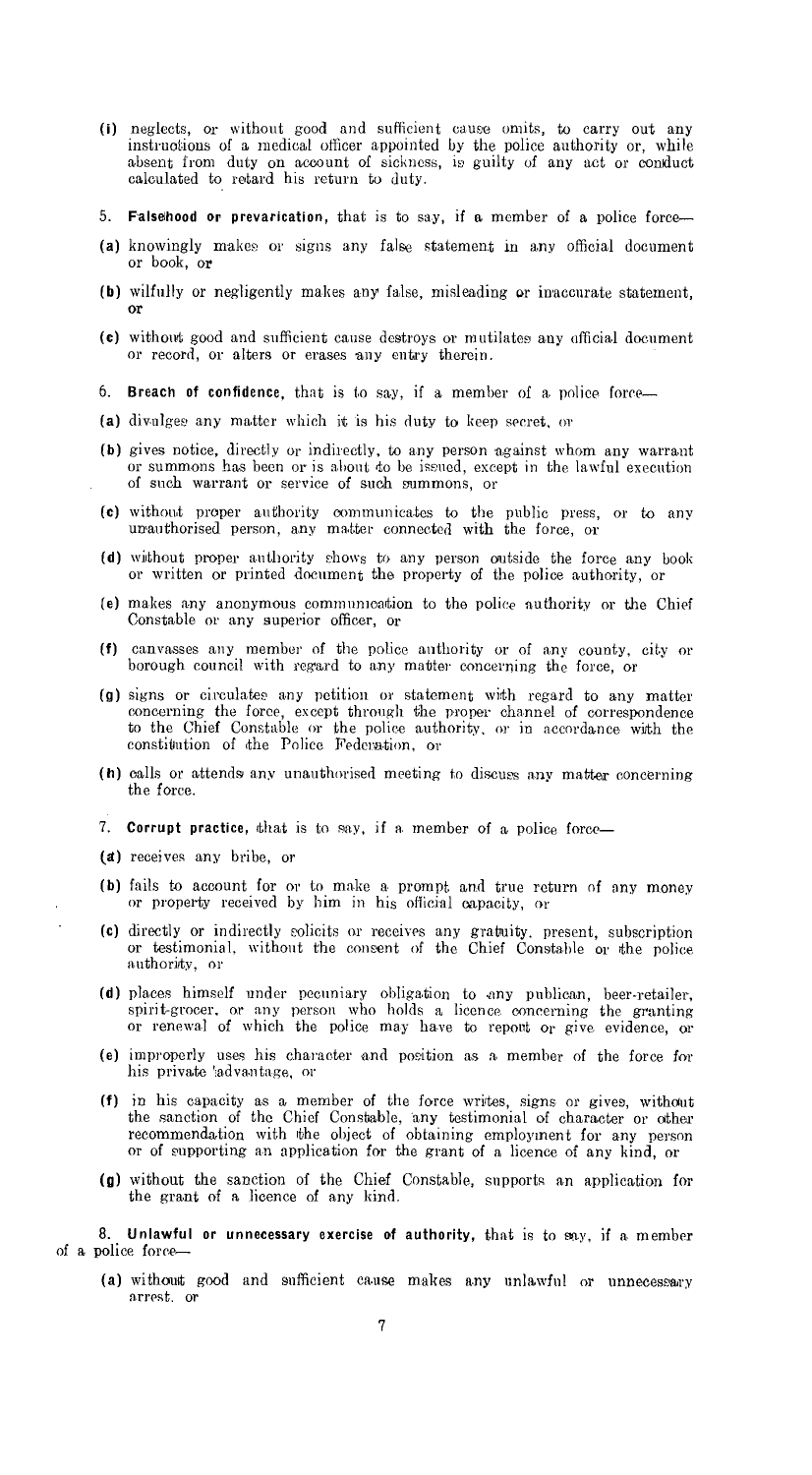- (b) uses any unnecessary violence to any prisoner or other person with whom he may be brought into contact in the execution of his duty, or
- (c) is uncivil to any member of the public.

9. Malingering, that is to say, if a member of a police force feigns or exaggerates any sickness or injury with a view to evading duty.

10. Absence without leave or being late for duty, that is to say, if a member of a police force without reasonable excuse is absent without leave from, or is late for, parade, court or any other duty.

11. Uncleanliness, that is to say, if a. member of a police force while on duty or while off duty in uniform in a public place is improperly dressed or is dirty or untidy in his person, clothing or accoutrements.

12. Damage to clothing or other articles supplied, that is to say, if a member of a police force—

- (a) wilfully or by carelessness causes any waste, loss or damage to any article of clothing or accoutrement, or to any book, document or other property of the police authority, served out to him or used by him or entrusted to his care, or
- (b) fails to report any loss or damage as above however caused.

13. Drunkenness, that is to say, if a member of a police force, while on or off duty, is unfit for duty through drink.

14. Drinking on duty or soliciting drink, that is to say, if a member of a police force—

- (a) without the consent of his superior officer, drinks, or receives from any other person, any intoxicating liquor while he is on duty, or
- (b) demands. or endeavours to persuade any other person to give him, or to purchase or obtain for him, any intoxicating liquor while he is on duty.

15. Entering licensed premises, that is to say, if without permission a member of a polico force enters-

- (a) while on duty any premises licensed under the liquor licensing laws or any other premises where liquors are stored or distributed when his presence there is not required in the execution of his duty, or
- (b) any such premises in uniform while off duty.

16. Lending, borrowing or accepting presents, that is to say, if a member of a. police force lends money to any superior in rank or borrows money or accepts any present from any inferior in rank.

17. Conviction for a criminal offence, that is to say, if a member of a police force has been found guilty by a court of law of a criminal offence.

18. Being an accessory to a disciplinary offence, that is to say, if a member of a police force connives at or is knowingly an accessory to any offence against discipline.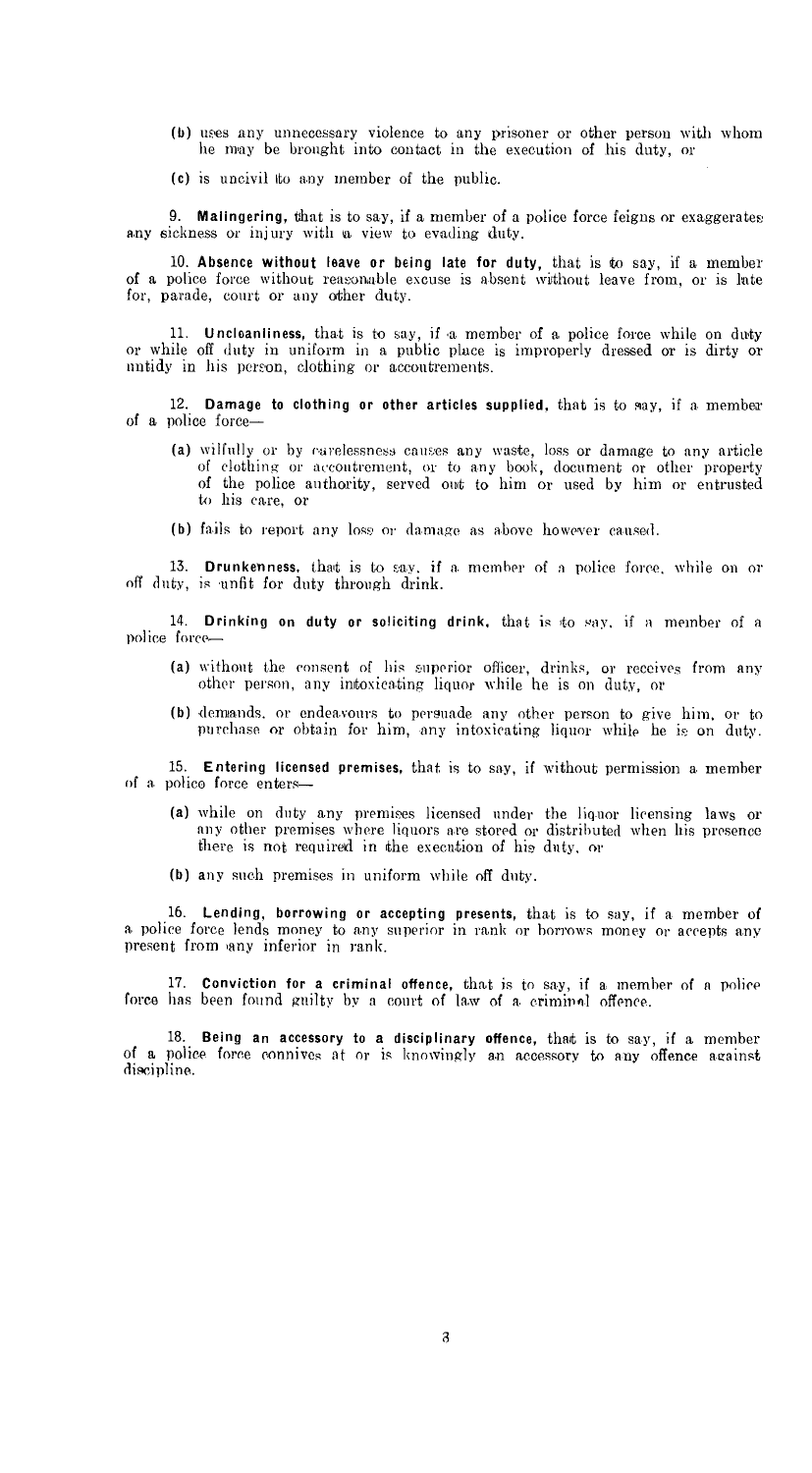| <b>Regulation 4</b> | <b>SECOND SCHEDULE</b> |
|---------------------|------------------------|
|                     | DISCIPLINE FORM        |

| CHARGE AGAINST | Name |  |
|----------------|------|--|
|                |      |  |

No. Rank Rate of Pay

Particulars of Service

# CHARGE

| Offence of which<br>member is accused | Particulars of<br>alleged offence,<br>including time,<br>date and place | Names and addresses of witnesses<br>in support of charge and<br>whose statements are attached |
|---------------------------------------|-------------------------------------------------------------------------|-----------------------------------------------------------------------------------------------|
|                                       |                                                                         |                                                                                               |
|                                       |                                                                         |                                                                                               |
|                                       |                                                                         |                                                                                               |
|                                       |                                                                         |                                                                                               |
|                                       |                                                                         |                                                                                               |
|                                       |                                                                         |                                                                                               |
|                                       |                                                                         |                                                                                               |
|                                       |                                                                         |                                                                                               |
|                                       |                                                                         |                                                                                               |
|                                       |                                                                         | 4                                                                                             |
|                                       |                                                                         | .                                                                                             |
|                                       |                                                                         |                                                                                               |
|                                       |                                                                         | 5                                                                                             |
|                                       |                                                                         |                                                                                               |
|                                       |                                                                         |                                                                                               |
|                                       |                                                                         | 6                                                                                             |
|                                       |                                                                         |                                                                                               |
|                                       |                                                                         |                                                                                               |

# **Questions to be answered by accused**

1. Do you admit or deny the charge ?

- 2. Do you wish—
	- (a) to select a member of the police force to assist you in presenting your case? If so, give his name and rank. If not, write "No."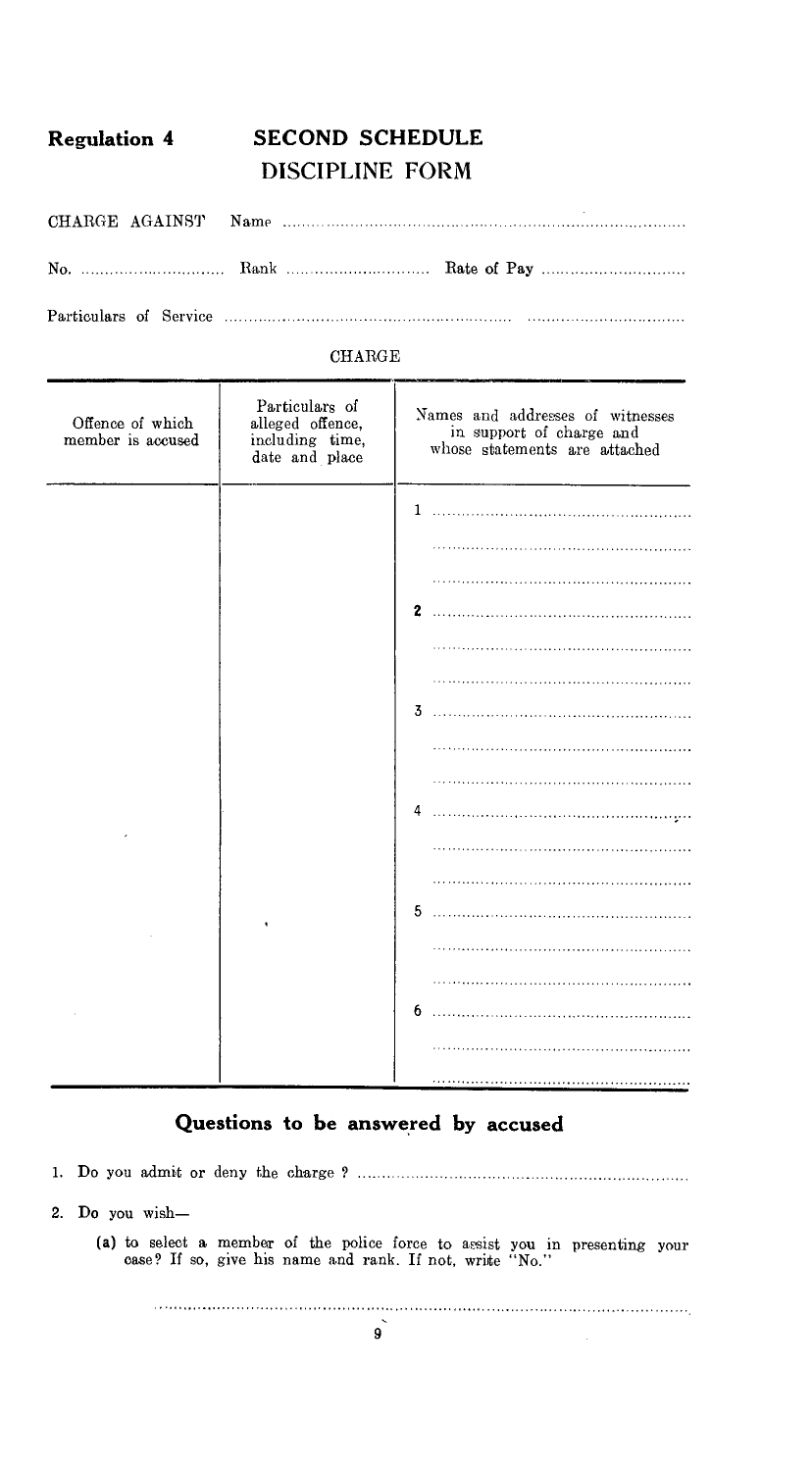(b) the Chief Constable to take steps with a view to securing the att ndance of any witnesses for you at the hearing of the case? If so, giie their names and addresses.± If not, write "None."

This information may be furnished later.

Date Signature of accused **Hearing**  Date Time Place and by adjournment on— Date Time Place Notified to accused ...........................Initials Date

## **Chief Constable's decision**

I find the accused guilty/not guilty of the disciplinary offence with which he has been charged. I have referred to and taken note of the personal record of the accused.

Punishment imposed

Date (1) Signature (1) Signature (1) Signature (1) Signature (1) Signature (1) Signature (1) Signature (1) Signature (1) Signature (1) Signature (1) Signature (1) Signature (1) Signature (1) Signature (1) Signature (1) Sig

#### **Lieutenant Governor's decision**

\*1.-(1) The Lieutenant Governor (on appeal)<sup>+</sup> confirms the punishment imposed by the Chief Constable—

\*(a) without variation ;

 $*(b)$  with the substitution of the following punishment, namely :-

(2) The Lieutenant Governor (on appeal) finds the accused not guilty of the offence with which he has been charged.

\*2.—The Lieutenant Governor on appeal, having considered the report of the tribunal appointed by him under Regulation 14 (3) finds the accused guilty/not guilty of the offence with which he has been charged.

Punishment imposed

Date

| *Delete whichever is inapplicable. |  |
|------------------------------------|--|
| +Delete where inapplicable.        |  |